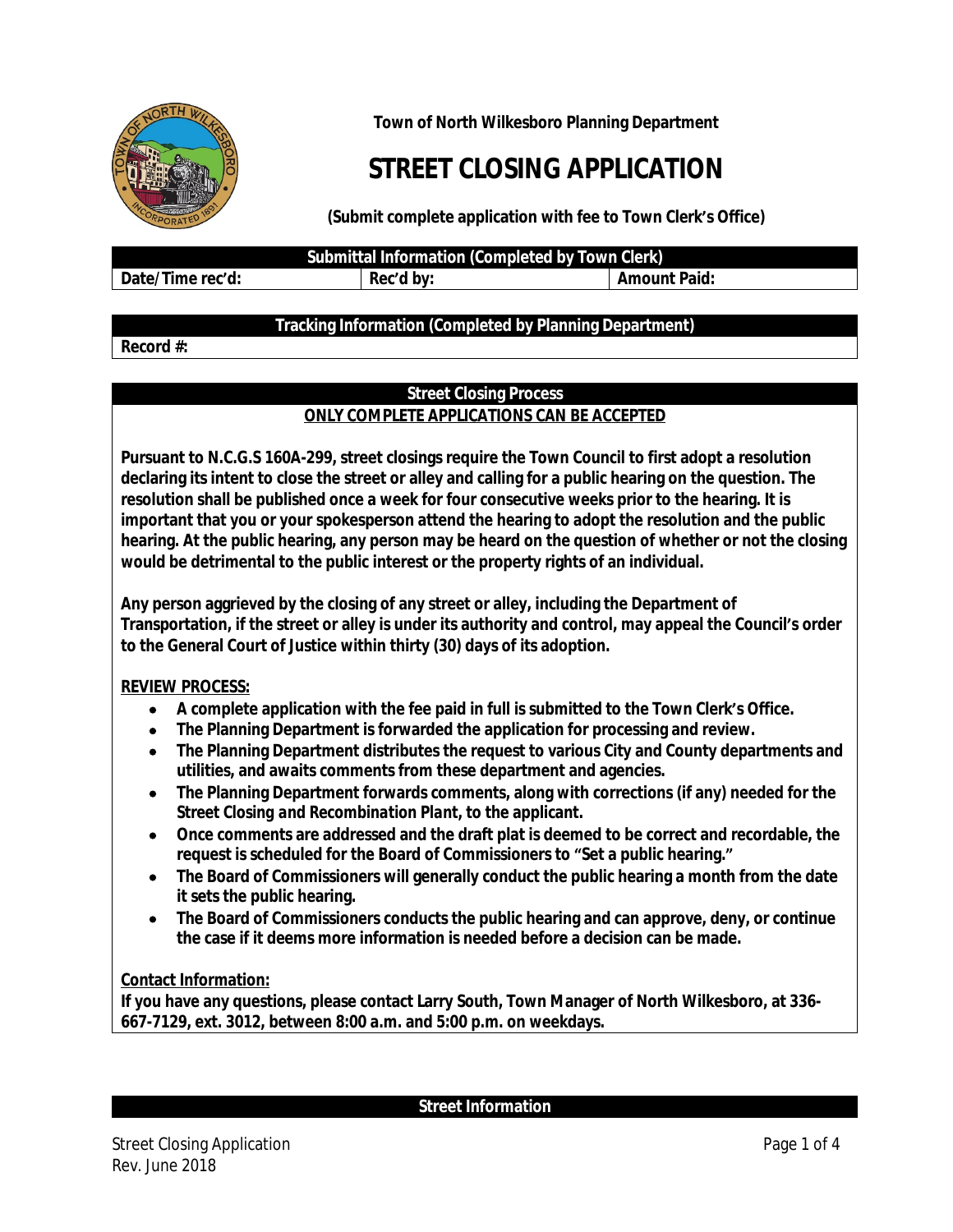| Name of street/alley/<br>road to be closed:                    |                                    |
|----------------------------------------------------------------|------------------------------------|
| Jurisdiction:<br>Town                                          | Length to be closed (linear feet): |
| Plat or deed book reference<br>Dedicating public right-of-way: | Area to be closed (square feet):   |
| <b>Reason for street closure:</b>                              |                                    |
|                                                                |                                    |
|                                                                |                                    |
|                                                                |                                    |
|                                                                |                                    |

| Applicant(s) Information (attach more sheets if necessary)                                                                                     |        |  |  |  |
|------------------------------------------------------------------------------------------------------------------------------------------------|--------|--|--|--|
| Name(s):                                                                                                                                       |        |  |  |  |
| <b>Address:</b>                                                                                                                                | Phone: |  |  |  |
| City/State/Zip:                                                                                                                                | Email: |  |  |  |
| I certify that all of the information presented by me in this application is accurate to the best of my<br>knowledge, information, and belief. |        |  |  |  |
| <b>Applicant Signature</b>                                                                                                                     | Date   |  |  |  |

| Name(s):                                                                                                                                       |                                                  |  |  |  |  |
|------------------------------------------------------------------------------------------------------------------------------------------------|--------------------------------------------------|--|--|--|--|
| <b>Address:</b>                                                                                                                                | Phone:                                           |  |  |  |  |
| City/State/Zip:                                                                                                                                | Email:                                           |  |  |  |  |
| I certify that all of the information presented by me in this application is accurate to the best of my<br>knowledge, information, and belief. |                                                  |  |  |  |  |
| <b>Applicant Signature</b>                                                                                                                     | Date                                             |  |  |  |  |
| <b>Application Requirements</b>                                                                                                                | <b>Staff Initial</b><br><b>Applicant Initial</b> |  |  |  |  |
|                                                                                                                                                |                                                  |  |  |  |  |

 $\overline{\phantom{a}}$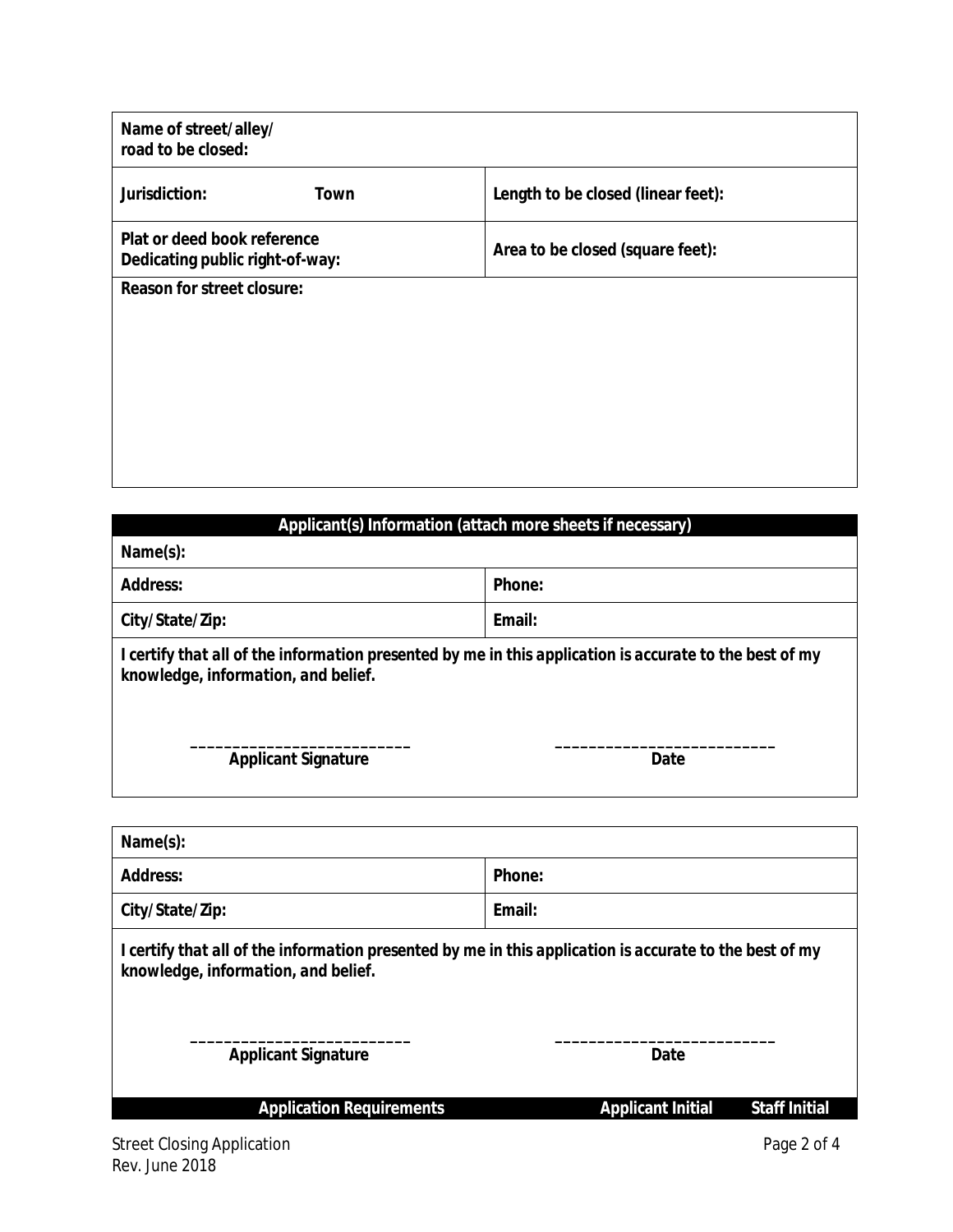| <b>Street Closing Application (this form):</b><br>Signatures must be original                                                                                                                                                               |  |
|---------------------------------------------------------------------------------------------------------------------------------------------------------------------------------------------------------------------------------------------|--|
| \$200 Fee: Payment by check is preferred, made payable to<br>"Town of North Wilkesboro." A receipt will be provided. Note:<br>An additional fee to record the closing will be required if the<br>request is approved                        |  |
| Legal metes and bounds description of the proposed<br>street/alley/road to be closed: One (1) hardcopy and one (1)<br>digital version emailed to planning@north-wilkesboro.com                                                              |  |
| Street Closing and Recombination Plat: Four (4) full-size copies<br>and one (1) 11 X 17 reduction, prepared by a licensed surveyor.<br>Plat shall meet the requirements of the attached "Street Closing<br>Plat Checklist" (Page 4).        |  |
| Statement of purpose for the request: Include a list of additional<br>applications associated with the request (plats, site plans,<br>zoning map change, etc.) and provide a brief description with an<br>11 X 17 reduction of those plans. |  |

# **Please submit payment and application to the Town Clerk's office located in Town Hall in Downtown North Wilkesboro**

## **832 Main Street**

# **North Wilkesboro, NC 28659**